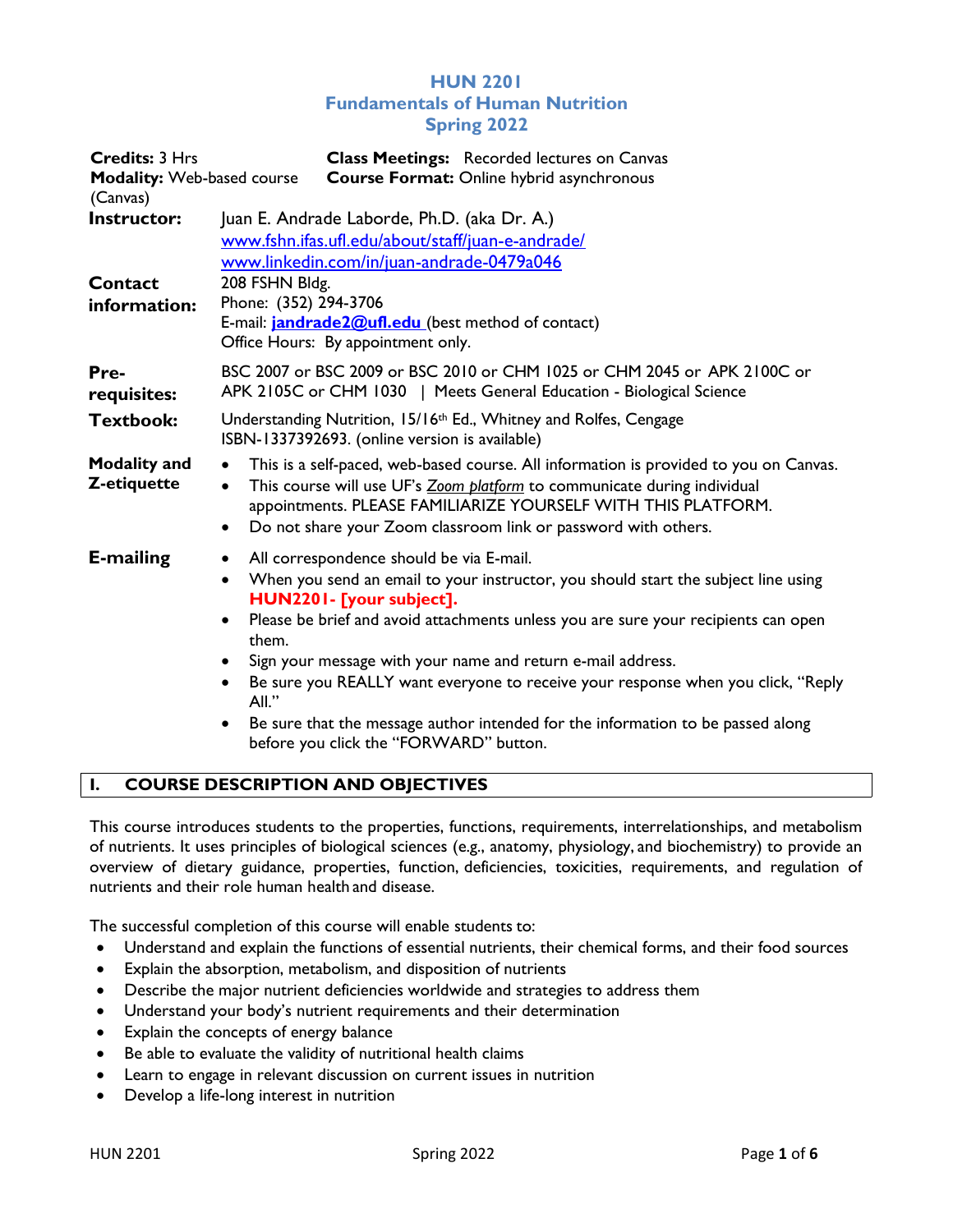# II. COURSE ACTIVITIES

# Lectures

This course uses asynchronous lectures recorded via Zoom accompanied by asynchronous activities. All lecture materials will be posted on Canvas. It will be the student's responsibility to obtain and review these materials as they become available. Lectures cover information that might **NOT** be covered in the book. Thus, it is essential that you revise the recorded lectures!

#### **Assignments**

Throughout the semester you will be asked to fill out definitions, complete crosswords, submit short essays or VoiceThreads, or complete quizzes online via Canvas. These assignments are there to support your learning either before you start a lecture or after. See the Late Policy for work in this course below.

# III. COURSE EVALUATION

The course will consist of on assignments and exams. Your final course grade will be derived from at least 13 assignments, a diet analysis project, and 4 exams. Grades will be posted on Canvas. It is your responsibility to check for any discrepancies in points and report them to your instructor immediately.

#### Exams (4 x 100 points each)

There will be four exams. There will be no final in this course. All exams are worth 100 points. Exams will last 60 minutes. Exams will be administered via Canvas. Exams are open book. The exams will be available for all students during specific date period (see below) at all times, but you will have limited time (see Canvas) to complete them. Exams will cover lecture materials, book readings, and assignments and will be predominately short answer, multiple-choice, matching, and true/false. Some exams will require short answer. For some questions, you will need a calculator. If you leave the exam or disconnect you will have to let the instructor know immediately.

#### Assignments (13 x 10 points each)

There will be 13 assignments throughout the semester. Assignments will be posted on Canvas. These assignments will contribute 10 points each to your final course grade. Submission of all homework assignments is required at the date and time indicated (See Late Policy). Please be aware that due dates may be adjusted as needed based on the lecture schedule. All assignments will be collected via Canvas.

# VoiceThread Assignments (4 x 25 points each)

There will be 4 VoiceThread assignments throughout the semester. Assignments will be posted on Canvas. These assignments will contribute 25 points each to your final course grade. Submission of all homework assignments is required at the date and time indicated (See Late Policy). Please be aware that due dates may be adjusted as needed based on the lecture schedule. All assignments will be collected via Canvas.

# Special Diet Analysis Project (1 x 70 points)

Students will be asked to collect a 3-day diary of their food consumption. Students will use MyNetDiary, an online free software, to conduct diet analysis. Students will provide an interpretation on nutrient intake and a reflection exercise on potential nutrient gaps and how to amend them.

#### Grading and Grade Scale

There will be no "curve" utilized and your course grade will be calculated as follows.

| <b>Exams</b> | Points* | Grade | %          | Grade | ℅       |
|--------------|---------|-------|------------|-------|---------|
| Exam I       | 100     |       | $94 - 100$ |       | 73 - 76 |
| Exam II      | 00      |       | $90 - 93$  |       | 70 - 72 |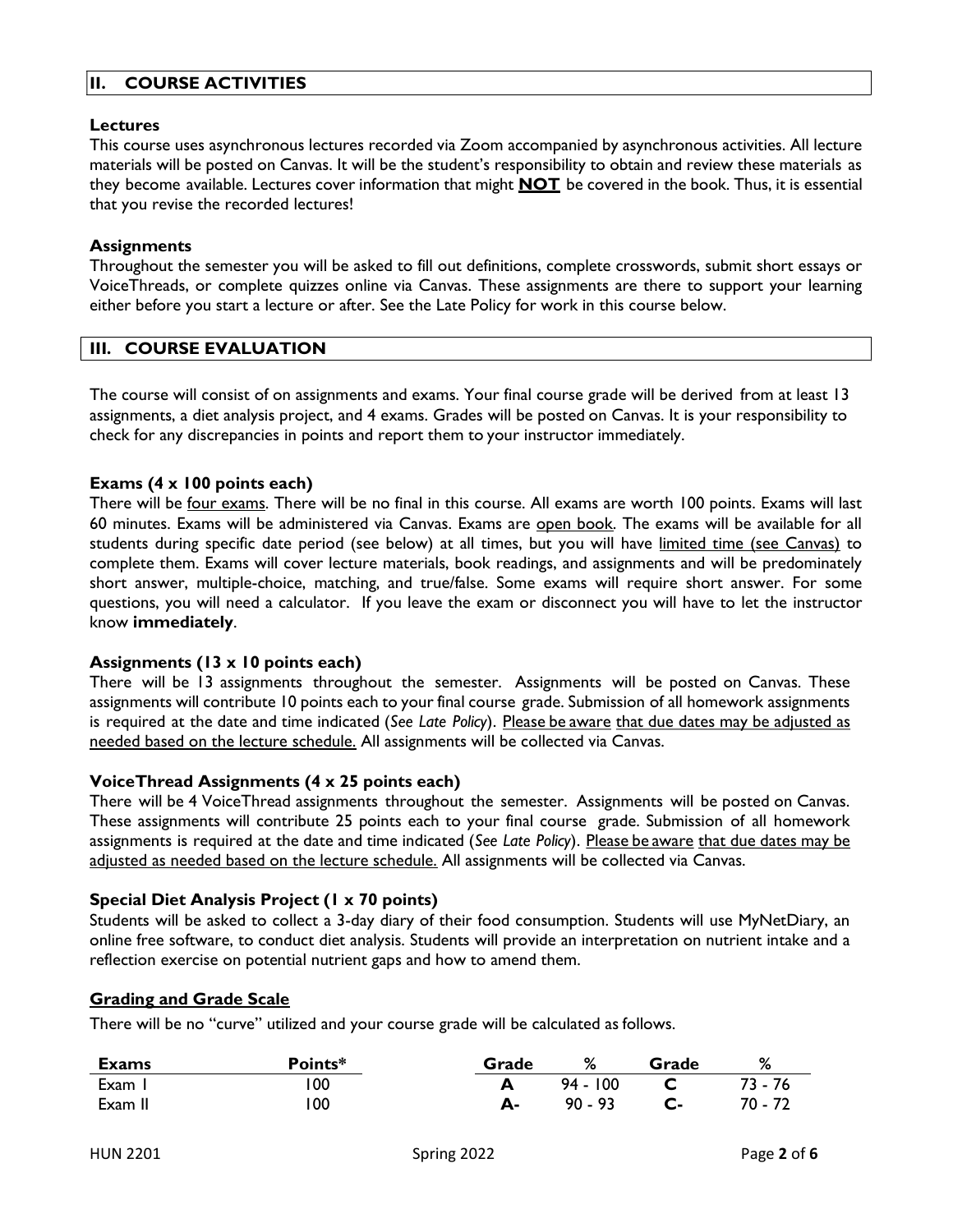| Exam III                      | 100 | B+   | $87 - 89$ | D+ | $67 - 69$ |
|-------------------------------|-----|------|-----------|----|-----------|
| Exam IV                       | 100 | в    | $83 - 86$ | D  | $63 - 66$ |
| Sub-total                     | 400 | в-   | $80 - 82$ | D- | $60 - 62$ |
|                               |     | $C+$ | 77 - 79   | F  | $60$      |
| <b>Assignments</b>            |     |      |           |    |           |
| Assignments = $13 \times 10$  | 130 |      |           |    |           |
| Voice Threads = $4 \times 25$ | 100 |      |           |    |           |
| Food Analysis= $1 \times 70$  | 70  |      |           |    |           |
|                               | 300 |      |           |    |           |
| <b>TOTAL POINTS</b>           | 700 |      |           |    |           |
|                               |     |      |           |    |           |

**Grades and Grade Points:** For information on current UF policies for assigning grade points, see https://catalog.ufl.edu/ugrad/current/regulations/info/grades.aspx

#### IV. COURSE POLICIES

#### Absences and Make-Up Work

Requirements for class attendance and make-up work are consistent with university policies that can be found at: https://catalog.ufl.edu/ugrad/current/regulations/info/attendance.aspx.

#### Assignment Grading

Please keep a digital copy of all of your assignments. Dr. Andrade will answer any of the questions regarding graded assignments. If there are still questions, the instructor will review for a re-grade. Be mindful that the entire assignment will be re-graded and may result in a lower grade. If you choose to compare your assignment grade to another student's assignment grade, then both assignments will need to be submitted for re-grading.

#### Late Policy

Students are expected to submit all assignments on time. All assignments will be collected via Canvas. Assignments not turned on or before the deadline will be subject to a "late" penalty corresponding to a 10% deduction of the maximum number of points of the assignment. If the assignment is over 2 weeks late, the student will receive a zero.

#### Exam Make-Up Policy

Make-up exams may not be provided unless there are extenuating circumstances (e.g., illness, medical appointment, jury duty, death in the family, etc.). As the events develop, contact Prof. Andrade immediately by e-mail (jandrade2@ufl.edu) to discuss the situation and to make suitable arrangements for a make-up exam. Please include, as soon as it is available, appropriate documentation of the absence in order to receive a makeup exam. The make-up exam may be in a different format than the one provided to your classmates.

If you must miss an exam due to a University-approved reason (e.g. athletics or other), you may complete the exam after your absence, only if documentation of the anticipated absence is provided to the instructor. The scheduled make-up exam (date and time) is at the discretion of Prof. Andrade. Contact your instructor well in advance to coordinate a mutually convenient alternative exam time.

#### Email

Throughout the semester, your instructor may communicate important information to the class members via email. Importantly, the e-mail address on file with UF (@ufl.edu) will be used for all communications. Forward any other e-mail accounts (Gmail, etc.) to your UF account. When in doubt, use the email system on Canvas to communicate with the instructor.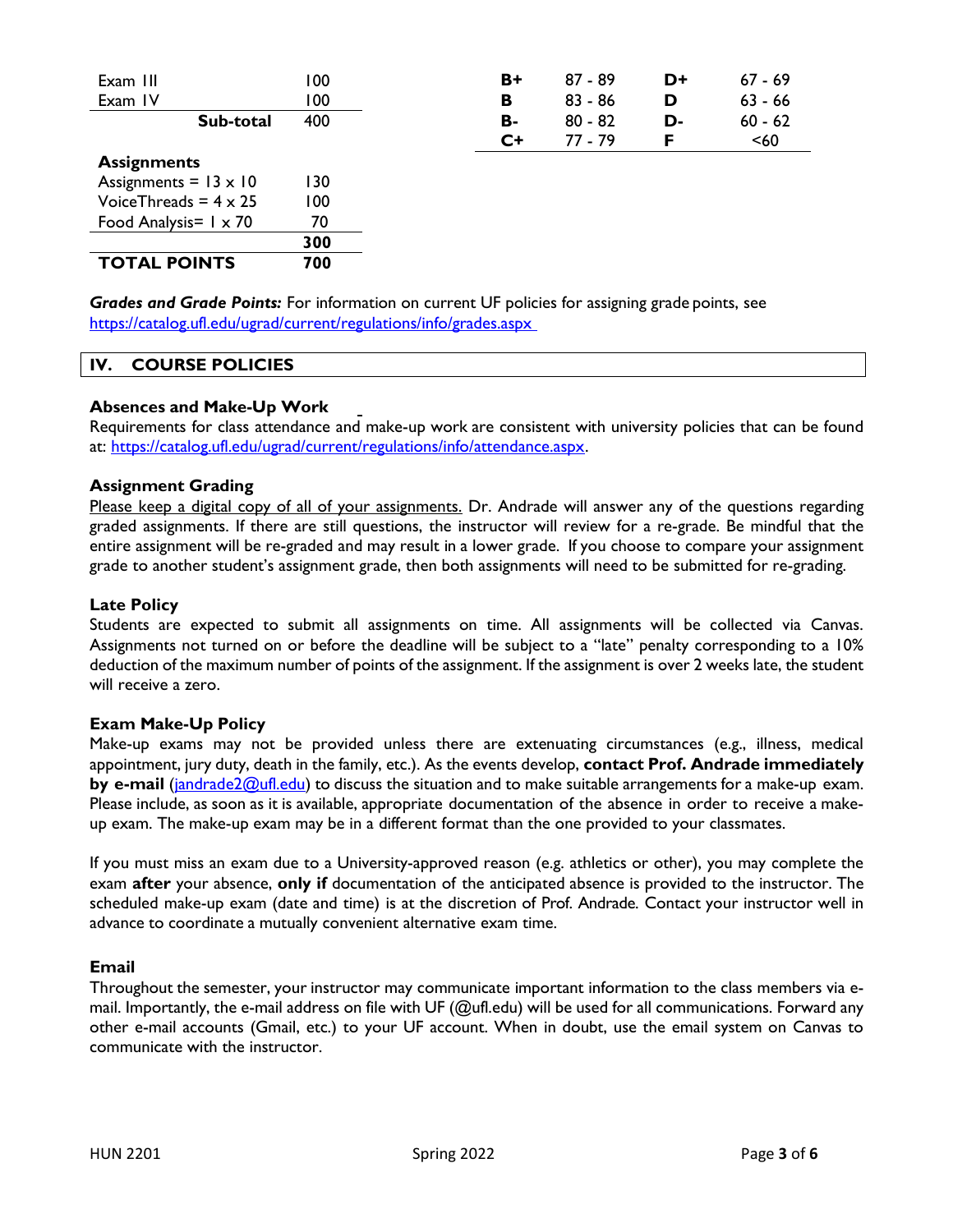# Academic Integrity

As a student at the University of Florida, you have committed yourself to uphold the Honor Code, which includes the following pledge: "We, the members of the University of Florida community, pledge to hold ourselves and our peers to the highest standards of honesty and integrity." You are expected to exhibit behavior consistent with this commitment to the UF academic community, and on all work submitted for credit at the University of Florida, the following pledge is either required or implied: "On my honor, I have neither given nor received unauthorized aid in doing this assignment."

It is assumed that you will complete all work independently in each course unless the instructor provides explicit permission for you to collaborate on course tasks (e.g., assignments, papers, quizzes, exams). Furthermore, as part of your obligation to uphold the Honor Code, you should report any condition that facilitates academic misconduct to appropriate personnel. It is your sole responsibility to know and comply with all University policies and procedures regarding academic integrity and the Student Honor Code. Violations of the Honor Code at the University of Florida will not be tolerated.

Violations will be reported to the Dean of Students Office for consideration of disciplinary action. For more information regarding the Student Honor Code, please see: http://www.dso.ufl.edu/sccr/process/studentconduct-honor-code.

# Recording in class

Students are allowed to record video or audio of class lectures. However, the purposes for which these recordings may be used are strictly controlled. The only allowable purposes are (1) for personal educational use, (2) in connection with a complaint to the university, or (3) as evidence in, or in preparation for, a criminal or civil proceeding. All other purposes are prohibited. Specifically, students may not publish recorded lectures without the written consent of the instructor.

A "class lecture" is an educational presentation intended to inform or teach enrolled students about a particular subject, including any instructor-led discussions that form part of the presentation, and delivered by any instructor hired or appointed by the University, or by a guest instructor, as part of a University of Florida course. A class lecture does not include lab sessions, student presentations, clinical presentations such as patient history, academic exercises involving solely student participation, assessments (quizzes, tests, exams), field trips, private conversations between students in the class or between a student and the faculty or lecturer during a class session. Publication without permission of the instructor is prohibited.

To "publish" means to share, transmit, circulate, distribute, or provide access to a recording, regardless of format or medium, to another person (or persons), including but not limited to another student within the same class section. Additionally, a recording, or transcript of a recording, is considered published if it is posted on or uploaded to, in whole or in part, any media platform, including but not limited to social media, book, magazine, newspaper, leaflet, or third-party note/tutoring services. A student who publishes a recording without written consent may be subject to a civil cause of action instituted by a person injured by the publication and/or discipline under UF Regulation 4.040 Student Honor Code and Student Conduct Code.

# Online Course Evaluation Process

Student assessment of instruction is an important part of efforts to improve teaching and learning. Before the end of the semester, students are expected to provide feedback on the quality of instruction in this course using a standard set of university and college criteria. Students are expected to provide professional and respectful feedback on the quality of instruction in this course by completing course evaluations online via GatorEvals. Guidance on how to give feedback in a professional and respectful manner is available at: https://gatorevals.aa.ufl.edu/students/. Students will be notified when the evaluation period opens and can complete evaluations through the email, they receive from GatorEvals, in their Canvas course menu under GatorEvals, or via https://ufl.bluera.com/ufl/. Summaries of course evaluation results are available to students at: https://gatorevals.aa.ufl.edu/public-results/.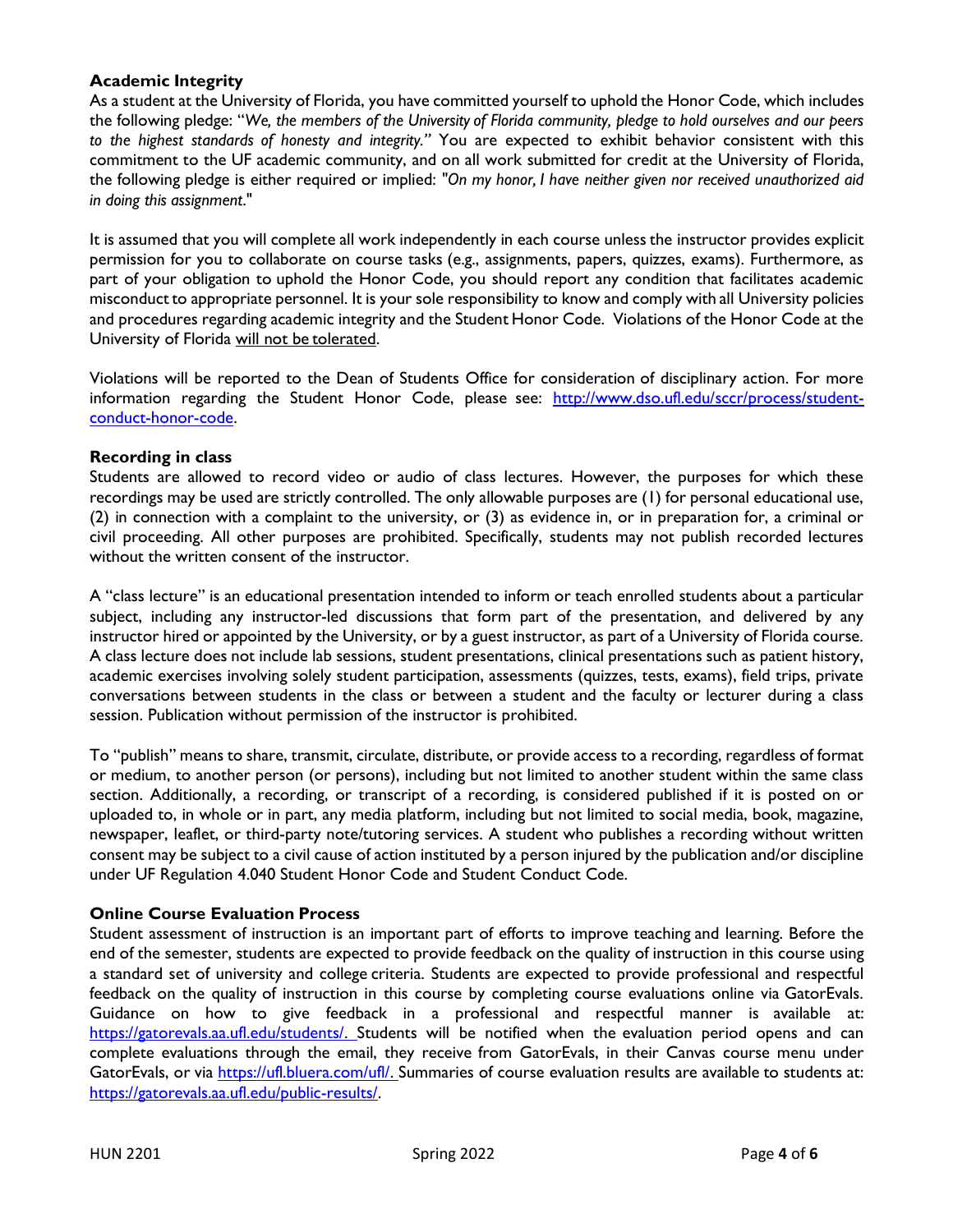# Software Use

All faculty, staff, and students of the University are required and expected to obey the laws and legal agreements governing software use. Failure to do so can lead to monetary damages and/or criminal penalties for the individual violator. Because such violations are also against university policies and rules, disciplinary action will be taken as appropriate.

# Services for Students with Disabilities

The Disability Resource Center coordinates the needed accommodations of students with disabilities. This includes registering disabilities, recommending academic accommodations within the classroom, accessing special adaptive computer equipment, providing interpretation services, and mediating faculty-student disability-related issues. Students requesting classroom accommodation must first register with the Dean of Students Office. The Dean of Students Office will provide documentation to the student who must then provide this documentation to the instructor when requesting accommodation. The Office is located at 0001 Reid Hall, 352-392-8565.

# Campus Helping Resources

UF is dedicated to supporting students in their academic success and overall well-being. Life can get difficult at times, especially while in college. Many students are faced with stressors and challenges that begin to impact their success as a student. These stressors have many shapes and forms (e.g., financial, family issues, etc.) and arrive at different stages of our lives. The U Matter, We Care Initiative aims at assisting the community with: i) carerelated resources and programs focused on health, safety, and holistic well-being; ii) finding an appropriate network of support education and training; iii) access to tools for helping faculty staff and family members help students; and iv) several pathways to get involved with the initiative. Students experiencing crises or personal problems that interfere with their general well- being are encouraged to utilize any of the many University's counseling resources.

- Counseling and Wellness Center. The Counseling & Wellness Center provides confidential counseling services at no cost for currently enrolled students. Resources are available on campus for students having personal problems or lacking clear career or academic goals, which interfere with their academic performance.
- Career Connection Center. The Career Connection Center educates and creates connections for the University of Florida community in order to facilitate the holistic career development of students. First Floor JWRU, 392-1601
- The Office of Victim Services. A victim advocate is available 24-hours, 7 days a week through the University of Florida Police Department's Dispatch Center at 352-392-1111. Victims may also contact an advocate directly during weekdays (Monday-Friday) between 8:00 a.m. and 5:00 p.m. by calling 352-392- 5648. You can also write or e-mail the department's advocates at ovs@mail.ufl.edu. All services are free and confidential.
- University Police Department. For emergencies ALWAYS dial 9-1-1. For non-emergencies dial 352- 392-1111. For more information, visit: https://police.ufl.edu/
- E-learning technical support 352-392-4357 (select option 2) or email to Learning- support@ufl.edu. For more information, visit: https://elearning.ufl.edu/
- Library Support: Ask the librarian for support at https://cms.uflib.ufl.edu/ask
- Student Complaints. UF believes strongly in the ability of students to express concerns regarding their experiences at the University. The University encourages its students who wish to file a written complaint to submit that complaint directly to the department that manages that policy. A student who is unsure as to the official responsible for handling his or her particular complaint may contact the Office of the Ombuds or the Dean of Students Office.